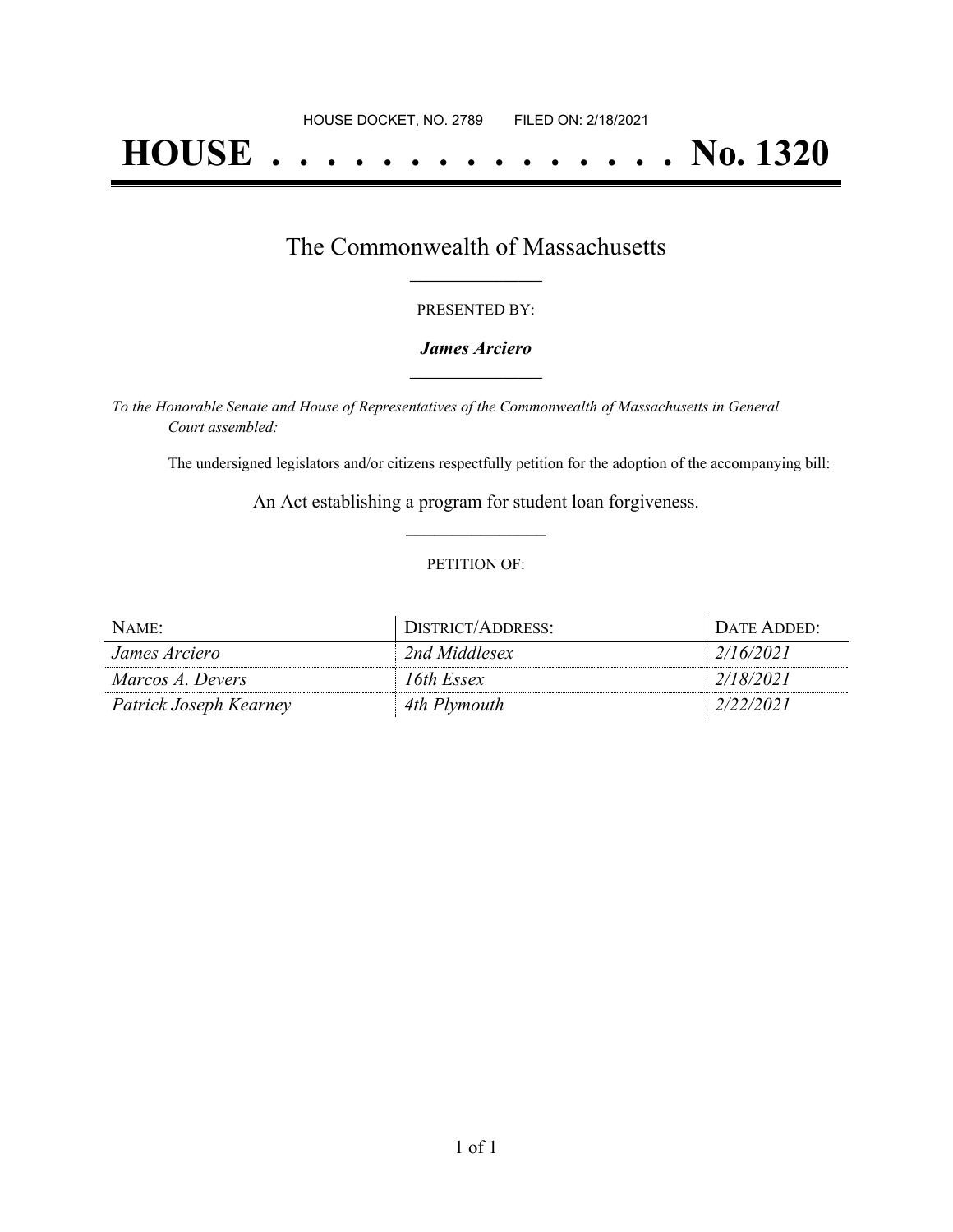#### HOUSE DOCKET, NO. 2789 FILED ON: 2/18/2021

## **HOUSE . . . . . . . . . . . . . . . No. 1320**

By Mr. Arciero of Westford, a petition (accompanied by bill, House, No. 1320) of James Arciero, Marcos A. Devers and Patrick Joseph Kearney for legislation to establish a student loan forgiveness program within the Educational Financing Authority. Higher Education.

## The Commonwealth of Massachusetts

**In the One Hundred and Ninety-Second General Court (2021-2022) \_\_\_\_\_\_\_\_\_\_\_\_\_\_\_**

**\_\_\_\_\_\_\_\_\_\_\_\_\_\_\_**

An Act establishing a program for student loan forgiveness.

Be it enacted by the Senate and House of Representatives in General Court assembled, and by the authority *of the same, as follows:*

| $\mathbf{1}$   | SECTION 1. Section 5 of chapter 15C of the General Laws, as appearing in the 2016                |
|----------------|--------------------------------------------------------------------------------------------------|
| $\overline{2}$ | Official Edition, is hereby amended by inserting after the word "programs", in line 61, the      |
| 3              | following words:-, the program for student loan forgiveness established pursuant to section 30.  |
| $\overline{4}$ | SECTION 2. Said chapter 15C of the General Laws is hereby amended by adding the                  |
| 5              | following section:                                                                               |
| 6              | Section 30. (a) The authority shall establish a program for granting student loan                |
| $\tau$         | forgiveness awards consistent with the provisions of this section for the purpose of alleviating |
| 8              | the burden of federal student loan debt for recent college graduates in the commonwealth.        |
| 9              | (b) To be eligible for an award under the program established pursuant to this section, an       |
| 10             | applicant shall: (i) have graduated from a high school located in the commonwealth or attended   |
| 11             | an approved program for a high school equivalency diploma in the commonwealth and received       |
| 12             | such high school equivalency diploma; (ii) have graduated and obtained an undergraduate degree   |
|                |                                                                                                  |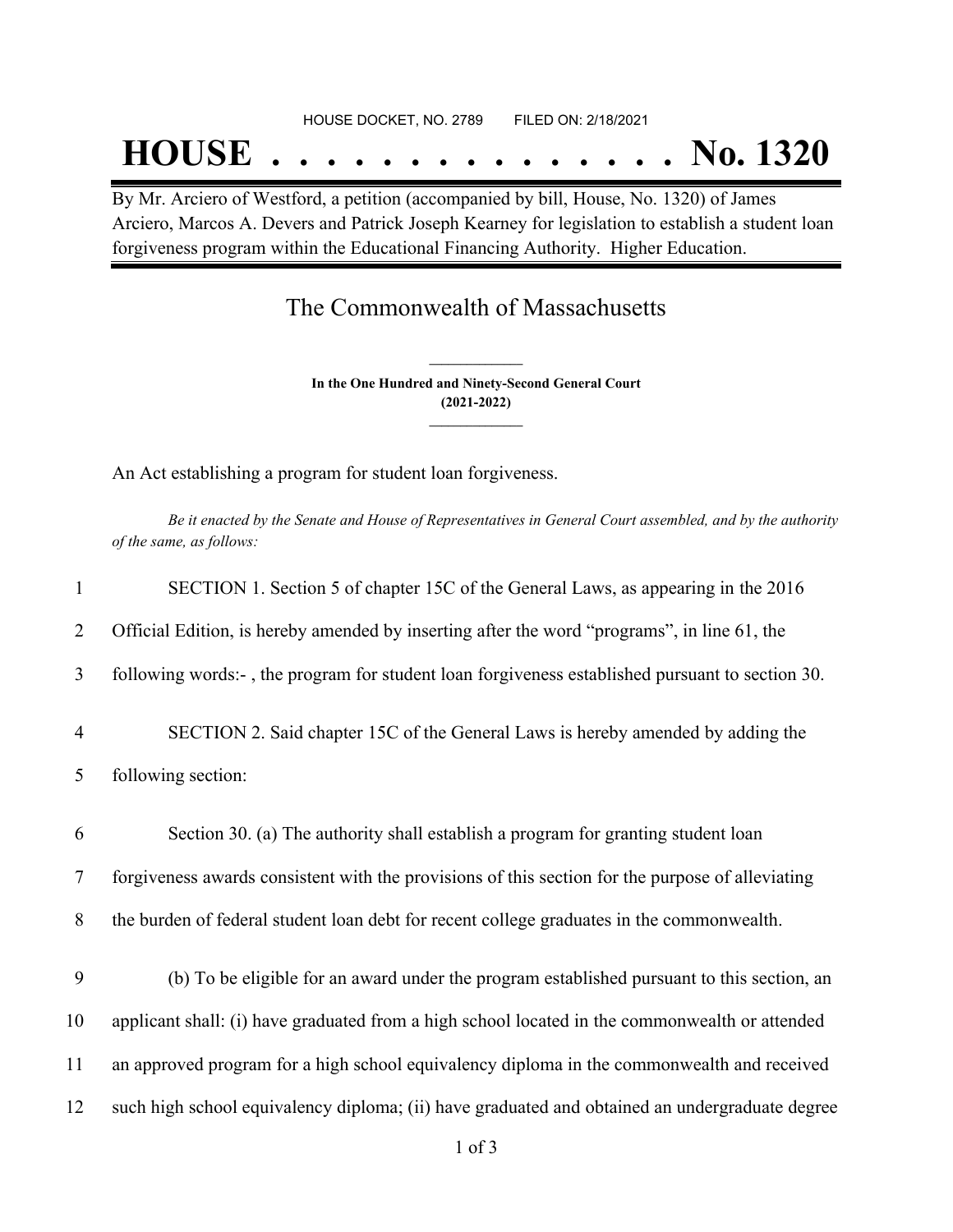from a college or university within the system of public institutions of higher education established in section 5 of chapter 15A during or after the academic year beginning in 2017 and ending in 2018; (iii) apply for the program within 2 years of obtaining such degree; (iv) be a participant in a federal income-driven repayment plan in which the payment amount is generally ten per cent of discretionary income; (v) be employed in the commonwealth; and (vi) meet the requirements set forth in subsections (c) and (d).

 (c) (1) An applicant who is single whose annual income is less than \$50,000 shall be eligible to receive an award equal to 100 per cent of his or her monthly federal income-driven repayment plan payments for 24 months of repayment under the federal program. An applicant 22 who is married shall be eligible to receive an award equal to 100 per cent of his or her monthly federal income-driven repayment plan payments for 24 months of repayment under the federal program if the joint annual income of the applicant and the applicant's spouse is less than \$100,000. For purposes of this subsection, "annual income" shall be measured by total adjusted gross income.

 (2) The awards granted under the program shall be deferred for a recipient who has been granted a deferment or forbearance under the federal income-driven repayment plan. Upon completion of such deferment or forbearance period, such recipient shall be eligible to receive an award for the remaining time period under the program. A recipient who is not a resident of the commonwealth at the time any payment is made under the program shall be required to refund such payments to the commonwealth. The authority may recover such payments in accordance with rules and regulations promulgated by the authority. A student who is delinquent or in default on an authority loan, education loan, or a loan made under any federal education loan program, or has failed to comply with the terms of a service condition imposed by an award

of 3